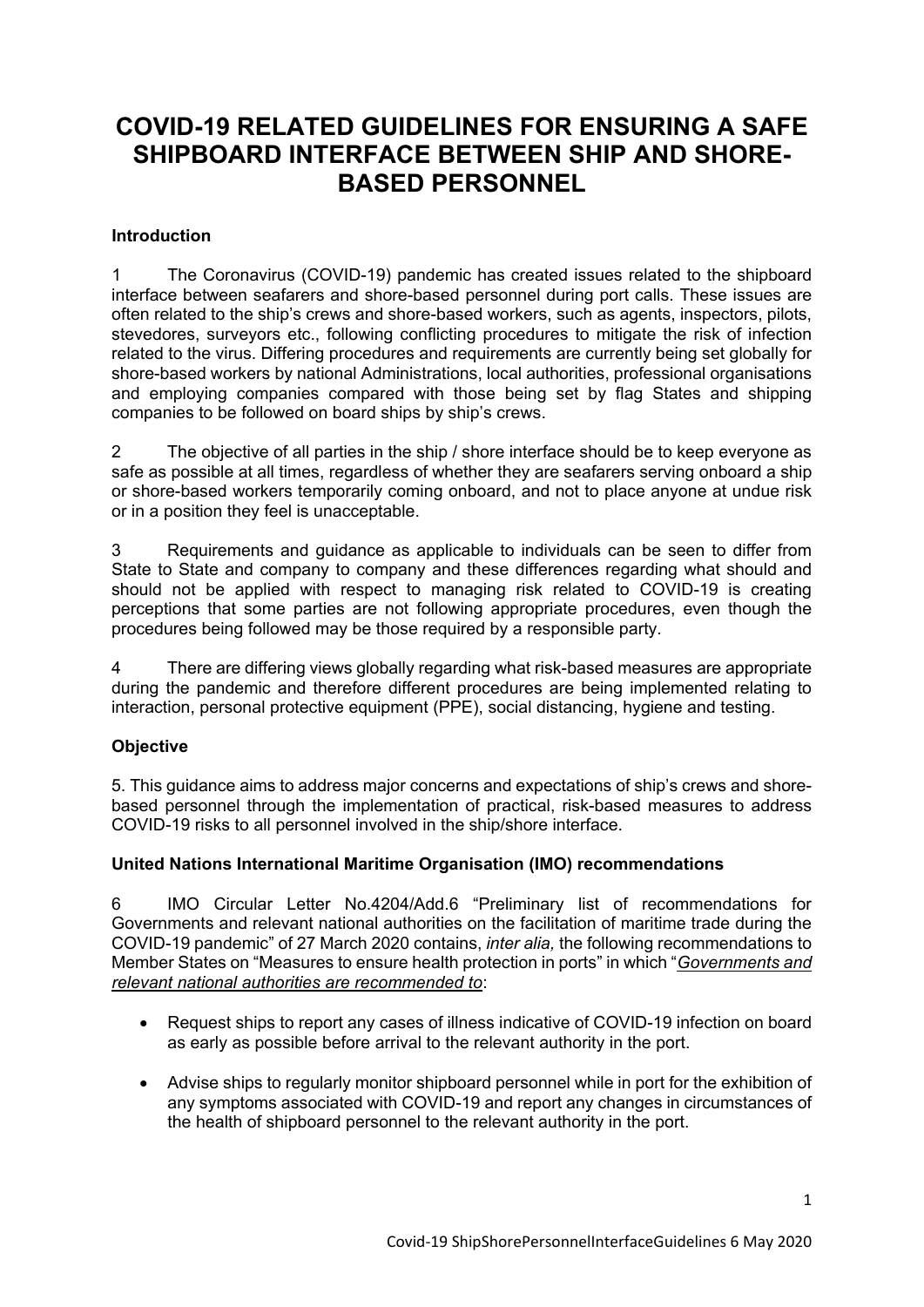- Consider temporarily restricting shipboard personnel to the ship while in port (except or until the situation permits otherwise) unless disembarking as part of a crew change or to receive emergency medical attention not available on board the ship.
- Limit, as far as possible, the number of interactions with shipboard personnel by entities in the port to only those critical and essential for the continued operation and supply of the ship.
- Provide information to port workers on basic protective measures against COVID-19 based on World Health Organization (WHO) advice.
- Ensure those working in ports and having access to ships are provided with appropriate personal protection equipment (which could include masks, hand sanitizers and other means of preventing the spread of the virus) prior to contact with seafarers.
- Request port authorities and port workers to comply with any screening or other protocols or procedures introduced by visiting ships to address COVID-19.

## **Risk management**

7 In order to keep all ship and shore-based personnel as safe as possible, consideration should be given by all parties as to how best to manage risk related to COVID-19.

8 Appropriate control measures should be established to ensure that risks and impacts are managed to a tolerable level, and proportionate measures are established to reduce, control and manage the risks that Covid-19 poses to all persons.

#### **Communication**

9 As part of the risk management and control process it is recommended that prior to arrival in port the ship communicates its requirements related to COVID-19 risk management to all the anticipated service providers and port officials expected to attend on board during the port call, which may be coordinated through the ship's port agent if appropriate.

10 It is further recommended that prior to arrival in port the shore-based service providers and port officials communicate their requirements related to COVID-19 risk management to the ship, again this may be coordinated by the ship's port agent if appropriate.

#### **Measures to be taken by shipping companies, shore-based service providers and port, immigration and customs authorities to address the risk from COVID-19 to their personnel.**

11 *Shipping companies*. In accordance with the ISM Code shipping companies are required to assess all identified risks to their ships and personnel and establish appropriate safeguards normally documented in their Safety Management Systems (SMS). As a result, shipping companies should have developed for each of their ships detailed plans and procedures related to different aspects and risks associated with the coronavirus (COVID-19) including the identified risks and associated mitigation from the interface of crews with shorebased personnel as part of the ship's operations. The risk-based procedures and guidance documented, should be based on the latest guidance related to COVID-19 from WHO, International Maritime Health Association (IMHA) and the ship's flag State requirements as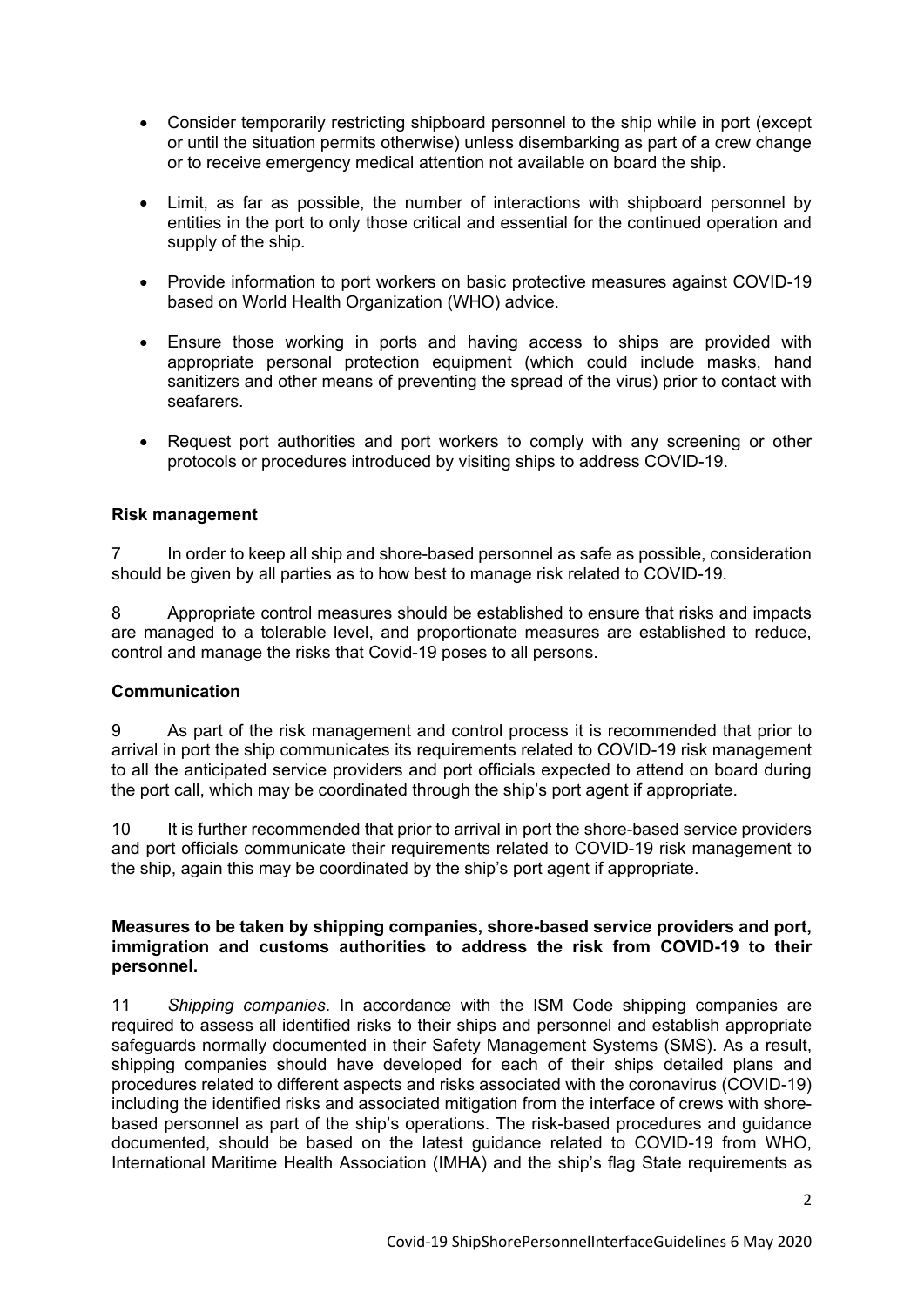appropriate and taking into account the "Hierarchy of controls as a guide to establishing effective safety control measures and reducing risk" detailed in table 1.

12 *Shore-based service providers*. Organisations providing shore-based service providers to ships, such as agents, chandlers, inspectors, pilots, stevedores, surveyors, service engineers etc, should implement risk-based procedures and guidance for their employees related to COVID-19 within their internal procedures, based on the latest guidance from WHO, IMHA and local port and national requirements as appropriate taking into account the "Hierarchy of controls as a guide to establishing effective safety control measures and reducing risk" detailed in table 1.

13 *Port, immigration and customs authorities*. Authorities responsible for Immigration Officers, Customs Officers, Port State Control Inspectors etc, should implement risk-based procedures and guidance for their employees related to COVID-19 within their internal procedures, based on the latest guidance from WHO, IMHA and local port and national requirements as appropriate taking into account the "Hierarchy of controls as a guide to establishing effective safety control measures and reducing risk" detailed in table 1.

## **Hierarchy of Controls**

14 The following outlines a hierarchy of controls as a guide to establishing effective safety control measures and reducing risk.

| 1 Eliminate   | Elimination of the hazard<br>is the most effective<br>measure to reduce risks.<br>Work onboard should not<br>be conducted if there is a<br>safer method to undertake<br>the task, such as not<br>going to a ship. In a<br>number of instances e.g.<br>conducting audit, surveys,<br>inspections and training<br>remote possibilities exist<br>which may eliminate the<br>need to go onboard or<br>reduce the numbers of<br>personnel needing to<br>attend. | Is attendance on board necessary at this time?<br>$\bullet$<br>Can the work be undertaken remotely?<br>$\bullet$<br>Can the work be postponed?<br>$\bullet$<br>If attendance on board cannot be eliminated, then can the risk be<br>reduced? For example, can numbers attending be reduced and/or<br>can part of the work normally conducted onboard be reduced e.g. can<br>documentary review and interviews etc. be conducted remotely?                                                                                                                                                                              |
|---------------|------------------------------------------------------------------------------------------------------------------------------------------------------------------------------------------------------------------------------------------------------------------------------------------------------------------------------------------------------------------------------------------------------------------------------------------------------------|------------------------------------------------------------------------------------------------------------------------------------------------------------------------------------------------------------------------------------------------------------------------------------------------------------------------------------------------------------------------------------------------------------------------------------------------------------------------------------------------------------------------------------------------------------------------------------------------------------------------|
| 2 Reduce      | Can attendance on board<br>be reduced?<br>Where it is not possible to<br>fully eliminate the<br>hazards, the risk could be<br>reduced by minimising the<br>onboard element of the<br>work.                                                                                                                                                                                                                                                                 | Can numbers of persons attending onboard be reduced and/or<br>duration of time spent onboard be reduced?<br>Can part of the work be undertaken remotely e.g. visual<br>$\bullet$<br>inspections, witnessing drills, interviews?<br>Is it necessary to attend on board in person or can meetings be<br>$\bullet$<br>set up remotely to reduce numbers attending and reduce<br>duration?<br>Can information be provided for remote review to reduce<br>shipboard attendance?<br>Once attendance onboard has been reduced as far as possible, then<br>consideration should be given to how to control the remaining risk. |
| 3 Communicate | If onboard attendance of<br>shore-based personnel<br>cannot be eliminated.<br>communicate and                                                                                                                                                                                                                                                                                                                                                              | Have the ship's and shore-based organizations requirements<br>$\bullet$<br>related to risk management and control of COVID-19 been<br>communicated in good time to all parties prior to arrival? It is                                                                                                                                                                                                                                                                                                                                                                                                                 |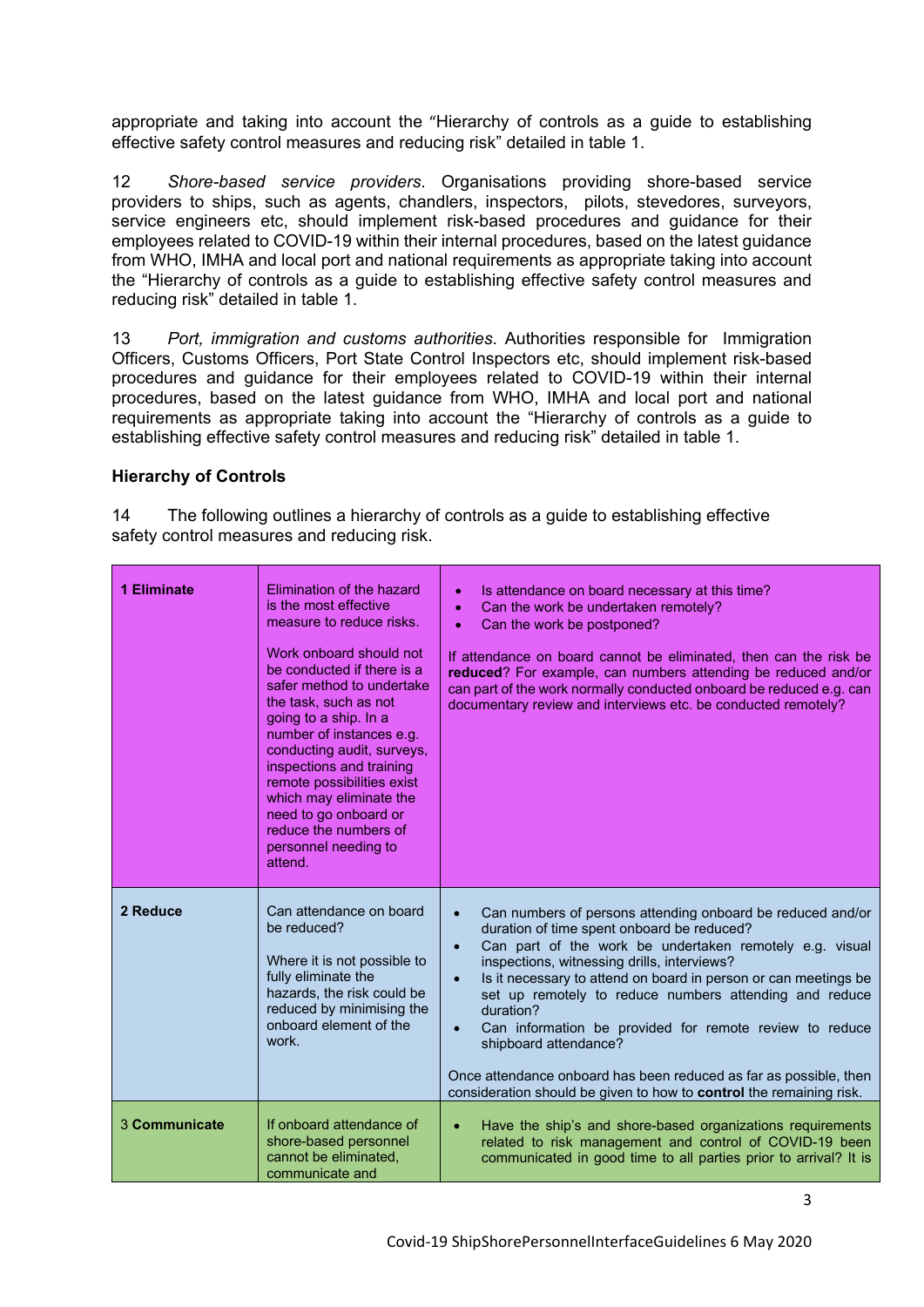|                                                           | understand participant<br>requirements.<br>Ensure requirements of<br>each party, the ship and<br>the shore-based<br>organisation have been<br>communicated in good<br>time to each other and are<br>assessed and understood.<br>If there are differences in<br>requirements control<br>measures should be<br>agreed and understood by<br>all parties prior to the<br>shipboard intervention<br>taking place.                                                            | envisaged that the ship's agent will need to play an important<br>role in this regard.<br>Are the requirements of each party understood by the other<br>$\bullet$<br>parties?<br>Are requirements aligned e.g. requirements for the use of PPE?<br>$\bullet$<br>If risk management and requirements of any party are not aligned or<br>not understood, then additional administrative control measures may<br>be necessary.                                                                                                                                                                                                                                                                                                                                                                                                                                                                                                                                                                                                                                                                                                                      |
|-----------------------------------------------------------|-------------------------------------------------------------------------------------------------------------------------------------------------------------------------------------------------------------------------------------------------------------------------------------------------------------------------------------------------------------------------------------------------------------------------------------------------------------------------|--------------------------------------------------------------------------------------------------------------------------------------------------------------------------------------------------------------------------------------------------------------------------------------------------------------------------------------------------------------------------------------------------------------------------------------------------------------------------------------------------------------------------------------------------------------------------------------------------------------------------------------------------------------------------------------------------------------------------------------------------------------------------------------------------------------------------------------------------------------------------------------------------------------------------------------------------------------------------------------------------------------------------------------------------------------------------------------------------------------------------------------------------|
| <b>4 Control</b>                                          | If the requirements of<br>each party, the ship and<br>the shore-based<br>organisation have been<br>communicated to each<br>other and assessed, and<br>are either not understood<br>or there are differences<br>then administrative control<br>measures need to be<br>taken so that all<br>requirements are<br>understood and so that<br>requirements can be<br>mutually agreed and<br>understood by all parties<br>prior to the shipboard<br>intervention taking place. | If the control measures of the ship and the shore-based organization<br>are not initially aligned or not fully understood identify actions<br>required to rectify the situation.<br>Considerations should include:<br>Does additional explanation of requirements need to be<br>$\bullet$<br>provided?<br>If requirements are not understood and or aligned, can control<br>$\bullet$<br>measures be implemented through clarifying requirements and<br>or agreeing mutually acceptable requirements?<br>What protective measures are in place on board and for the<br>$\bullet$<br>attending personnel?<br>Are alternative measures acceptable e.g. ship's provision of<br>$\bullet$<br>PPE to shore-based personnel?<br>Can social distancing be maintained?<br>$\bullet$<br>Can<br>entry<br>into<br>accommodation<br>crew<br>spaces<br>$\bullet$<br>be<br>avoided/minimised?<br>Once mutually acceptable requirements that differ to normal practice<br>for either party are agreed the requirements concerned should be<br>clearly communicated and agreed by all parties impacted i.e. all<br>ships' crew and all shore-based participants. |
| 5<br><b>Personal Protective</b><br><b>Equipment (PPE)</b> | <b>Understand what PPE is</b><br>required and expected to<br>be used by crew and<br>shore-based personnel<br>during attendance<br>onboard and at what<br>times.                                                                                                                                                                                                                                                                                                         | In addition to understanding mutually agreed PPE expectations of<br>both the ship's crew and shore-based staff the following should be<br>assessed:<br>Is the agreed PPE available to both parties? If not, can it be<br>$\bullet$<br>provided by the other party if necessary, either prior to or at<br>the time of boarding?<br>Does available PPE comply with appropriate recommended<br>$\bullet$<br>specifications and is it compatible with the other PPE and<br>equipment to be worn during the intervention. Does the<br>provided PPE allow for the intended work to be carried out<br>effectively?<br>Is the PPE sterile, where applicable?<br>$\bullet$<br>Has the user been instructed how to inspect, wear, use and<br>۰<br>dispose of the PPE?                                                                                                                                                                                                                                                                                                                                                                                      |

#### **Table 1. Hierarchy of controls as a guide to establishing effective safety control measures and reducing risk**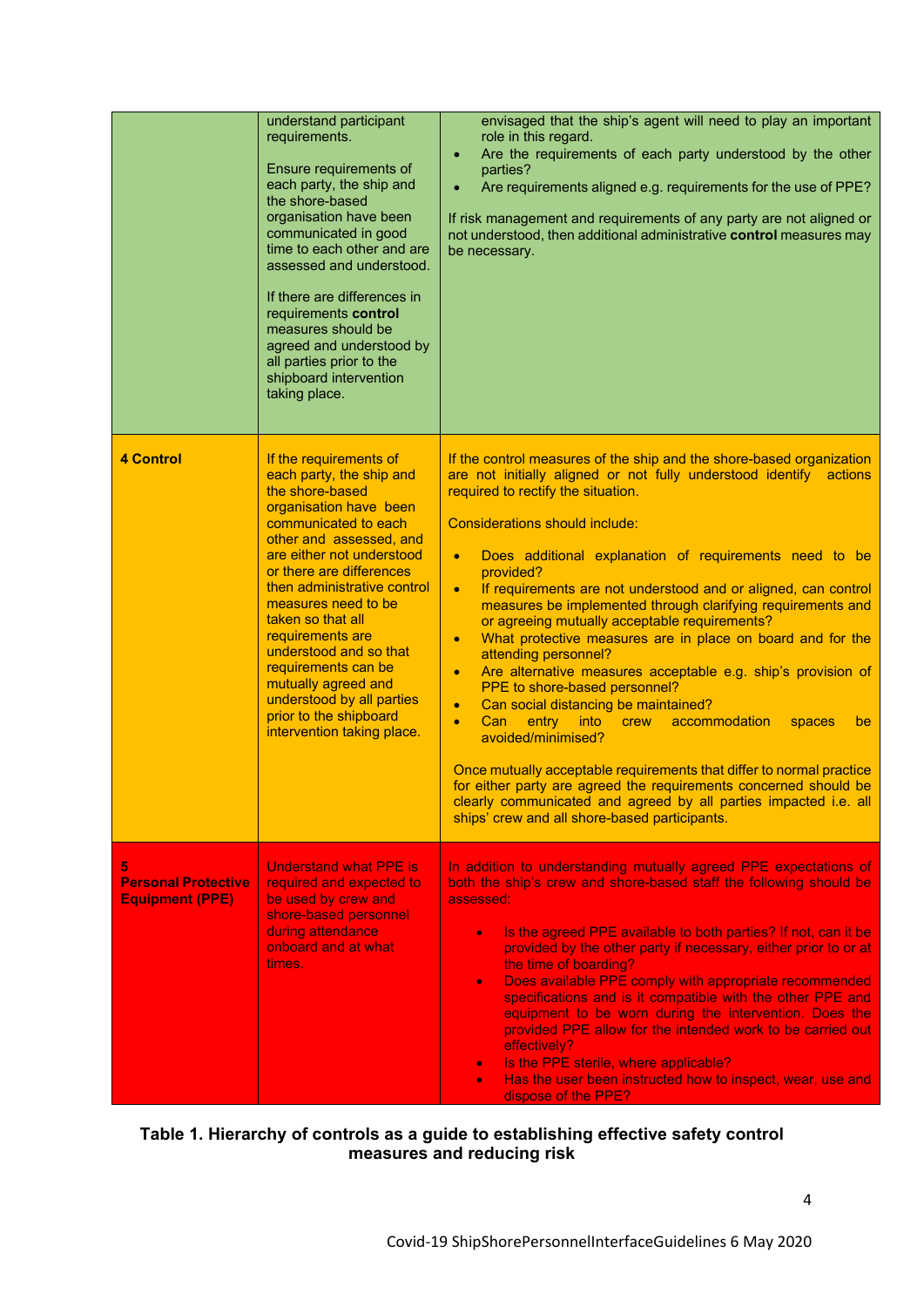# **Managing differences**

15 With differences in strategies and requirements to manage risks to persons from COVID-19 existing virtually country by country and company to company excellent communication in a timely manner between the ship, including the shipping company and its agents, with shore-based organisations intending to board the ship is essential and is the only way to effectively identify issues and manage differences in requirements relating to mitigating the risk to all personnel from the COVID-19 virus. In line with table 1 "Hierarchy of controls as a guide to establishing effective safety control measures and reducing risk", where differences exist in expectations between ship and shore requirements, these should be resolved by both parties to their mutual satisfaction prior to the ship arriving in port, thereby addressing the risks effectively, possibly by agreeing and adopting an equivalent measure, as well as ensuring misunderstandings, false expectations and associated frustrations of ship's crew and shorebased personnel are avoided.

## **Simple steps when on board**

16 If attendance onboard a ship is unavoidable, the following are some simple steps and precautions that should be taken:

- Minimise the number of persons attending
- Use outer walkways rather than access through the crew accommodation.
- Limit time inside crew accommodation to the absolute minimum necessary to perform duties onboard
- Maintain social distancing preferably 2 meters but at least 1 meter apart and limit interaction with crew members to those involved in performance of duties onboard
- Do not shake hands, use a wave, a nod or a bow
- Frequently clean your hands with soap and hot water for at least 20 seconds or use an alcohol-based hand rub
- Provide sanitising stations at appropriate locations e.g. the ship's gangway, entry points to accommodation, the bridge, control rooms
- Avoid touching eyes, nose and mouth
- If wearing a face mask, be sure it covers your mouth and nose
- Do not touch a face mask once it is on
- Immediately safely discard single-use masks after each use
- Clean your hands after removing masks

# **After the visit – disclosure of possible further transmission**

17 In the 14 (fourteen) days following a ship visit, if either any shore-based person attending onboard a ship or any of the ship's crew develop the COVID-19 symptoms, there is then a moral duty to contact those who may have been infected as a result to disclose this information. If the industry is to act properly and responsibly in minimising the spread of the COVID-19 virus, this communication is essential and should form part of the mutually agreed requirements related to risk management and control of COVID-19 prior to boarding any ship.

## **Conclusion**

18 In order to safely manage a port call with respect to the ship / shore interface, it is incumbent on all parties to communicate in advance of the port call, to be open regarding each parties requirements to managing risk with respect to the COVID-19 virus and be flexible and pragmatic in resolving any differences in requirements and expectations.

5